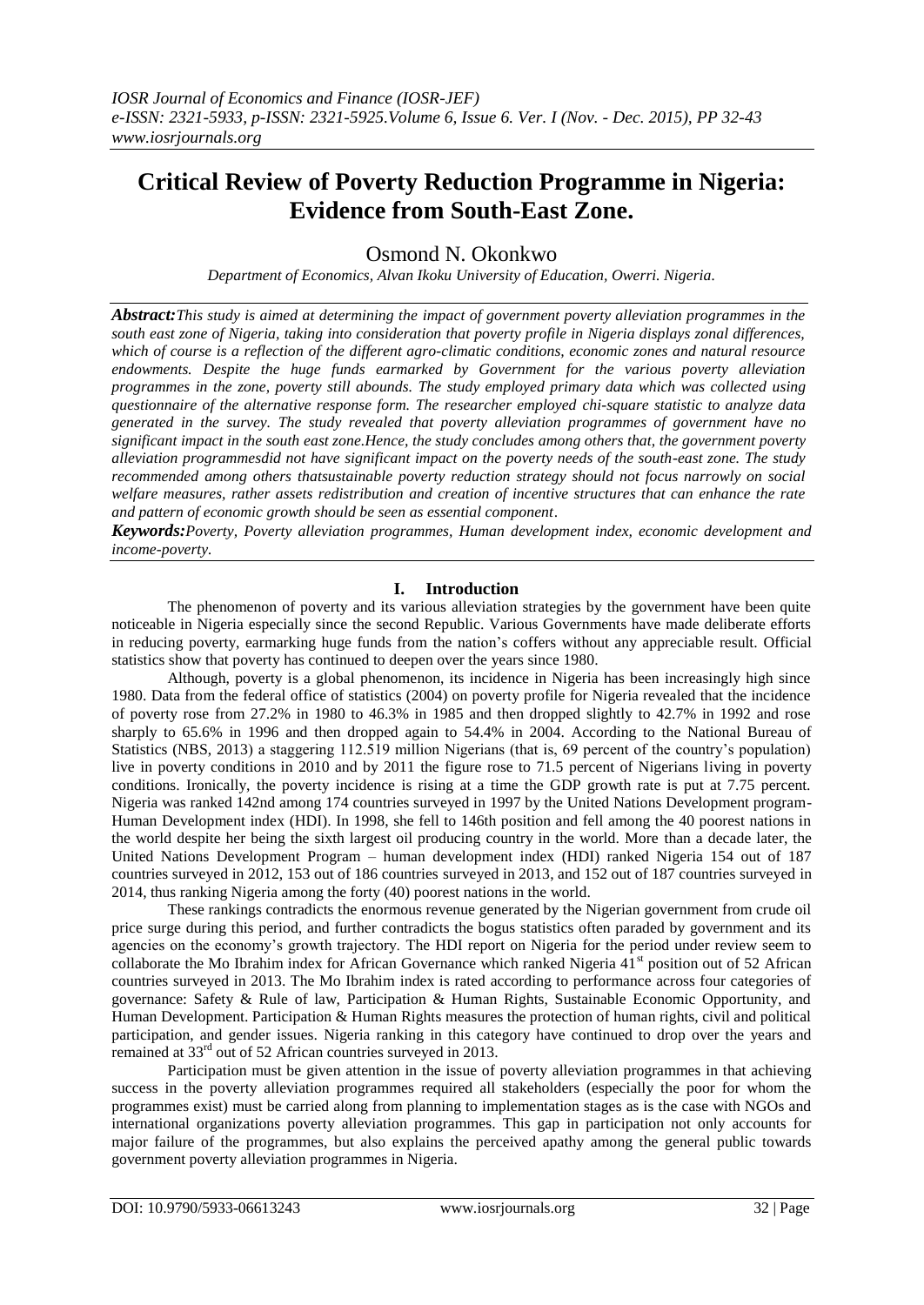The description of Nigeria as a paradox by the World Bank has continued to be confirmed by events and official statistics in the country. The poverty level in Nigeria contradicts the country's immerse wealth. Among other things, the country is enormously endowed with human, and natural resources. Particularly worrisome is that the country earned over US\$300 billion from petroleum alone during the last three decades of the twentieth century. Rather than record remarkable progress in the nation's socio-economic development, Nigeria retrogressed to become one of the 25th poorest counties in the world at the threshold of twenty- first century whereas she was among the richest 50 counties in the world in the early 1970s.

Economic development continue to be the determining factor to success in reducing poverty, but that poverty is also an outcome of economic, social and political process that interacts with and reinforces each other in ways that can ease or exacerbate the state of deprivation in which the poor people live. Furthermore, to conquer poverty requires comprehensive action at the local, state, national and global levels, to expand people's opportunities, empower them and increase their security.

Though it is generally believed that when there is economic growth, the benefits will trickle down to the poor, CBN Enugu zonal research department in 1998 concluded that the economic growth and basic needs approach to poverty alleviation so far adopted in Nigeria have not been effective in the south-east zone. As targeting approach through community based organizations was advocated in order to reach the core poor. They emphasized that since the causes of poverty in Nigeria are multi-dimensional, poverty alleviation programmes should also be multi-dimensional in approach, and hence they highlighted the three basic approaches that are usually employed. These are, the economic growth approach, which works through the trickle-down effect, the basic needs approach which tries to enhance economic growth, create employment and income generating opportunities for both the poor and non-poor, and the targeting/safety nest approach which work according to the Enugu zonal research department by providing specifically for the poor rather than spreading benefits thinly over the population. This provides an insight into the irreconcilable contradiction between economic growth trajectory and the high poverty incidence in Nigeria, particularly in the south-east zone in Nigeria. Hence this study seeks to investigate whether change in poverty alleviation programmes will bring about any predictive information on poverty incidence in the south-east zone in Nigeria.

# **II. Objective of the Study**

The broad objective of this studyis to critically review the poverty alleviation programmes of government in the south-east zone of Nigeria, while the specific objectives include:

- 1. To determine the extent of government poverty alleviation programmes have reduced poverty incidence in the south eastzone of Nigeria.
- 2. To determine the impact of government poverty alleviation programmes on job creation in the south east zone.
- 3. To determine the impact of government poverty alleviation programmes on the reduction of rural poverty in the south-east zone of Nigeria.

# **III. Research Hypothesis**

Ho: The Government poverty alleviation programme has no significant impact on the reduction of poverty in the South-East zone of Nigeria.

H0: The Government poverty alleviation programme has no significant impact on job creation in the South-East zone of Nigeria.

H0: The Government poverty alleviation programmehas no significant impact on the reduction of rural poverty in the south-east zone of Nigeria.

# **IV. Conceptual Framework**

A concise and universally accepted definition of poverty is elusive. Largely because it affects many aspects of the human conditions; including physical, moral and psychological. Different criteria have therefore been used to conceptualize poverty. Most analysis follows the conventional view of poverty as a result of insufficient income for securing basic goods and services. Others view poverty in part as a function of education, health, Life expectancy, child mortality etc.

An extensive study into the concept of poverty was first emphasized on relative deprivation by Runciman and Townsend. Townsend in particular helped redefined poverty not just as a failure to meet minimum nutrition or subsistence levels, but rather as a failure to keep up with the standard prevalent in a given society. The second shift was to broaden the concept of income-poverty, to a wider set of 'basic need'. Thus, poverty was further defined not just as lack of income, but also as lack of access to health services, education and other social services.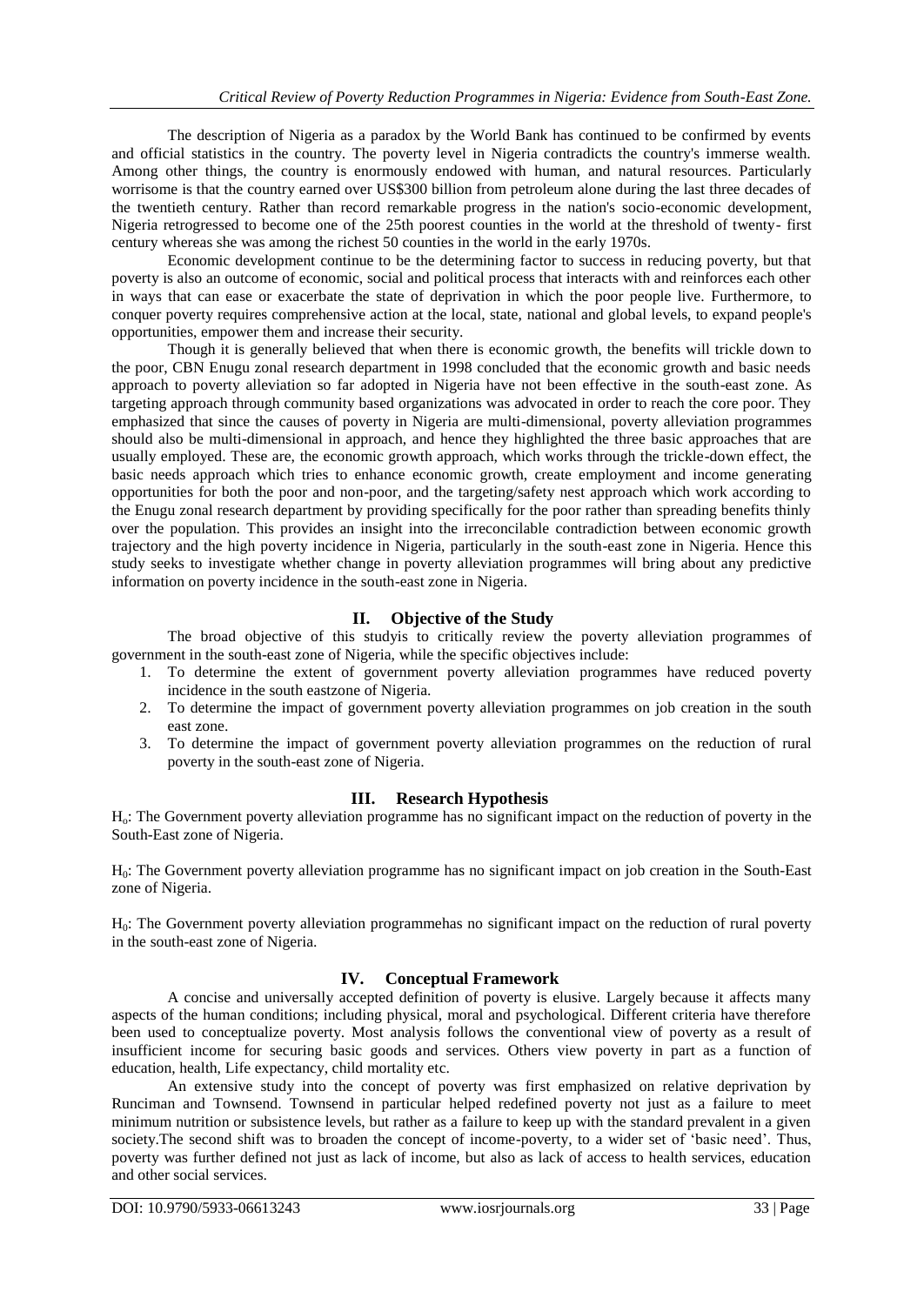Poverty conceptualization gathered fresh momentum in 1980s. These include; the incorporation of non - monetary aspects, particularly as a result of Robert chambers work on powerlessness and isolation,this helped to inspire greater attention to participation. The other was the new interest in vulnerability and security; association with better understanding of seasonality and of the impact of shock, pointing to theimportance of assets and to social relations. Third was the broadening of the concept of poverty to a wider construct; livelihood. Fourth and perhaps more innovative is the theoretical work by Amantya Sen, which introduced the notion of food entitlement or access. He emphasized that income was only valuable in so far as it increases the capabilities of individuals and thereby permitted "functioning in society. Finally, was rapid in the study of gender. The debate moved from a focus on women alone i.e. women in development (WID) to gender relations i.e. gender and development (GAD). Policies to empower women and re-address gender poverty gap were given greater attention.

The 1990s saw further development of the poverty concept. The idea of well-being tends to act as metaphor for absence of poverty with emphasis on how poor people themselves view their situation; "The voice of the poor". Inspired by Sen (1984), UNDP developed "the idea of human development; the denial of opportunities and choice ... to lead a long, healthy, creative life and to enjoy a decent standard of living, freedom, dignity, self-esteem and the respect of others ..."

The hallmark in tracing the evolution of poverty conceptualization, measurement and determinants provide insight into the fault lines in poverty analysis and conceptual debate. These include:

**Individual or household measures:** Early measurement of poverty was based on the household levels, so as to capture intra-household factors and different types and causes of deprivation affecting men, women, children and old people.

**Poverty perception as actual or potential**: Some analyses conclude that the poor are those who are highly sensitive to shocks or not resilient. This group for example includes; small-scale farmers exposed to the risk of drought, the elderly etc.

**Absolute or relative poverty:** The World Bank currently uses a figure of US\$1 per day for absolute poverty. The alternative has been to define poverty as relative deprivation, for example as half mean income, or as exclusion from participation in society. Thus the European Union has decided that 'the poor shall be taken to mean persons, families and group of persons whose resources (material, culture and social ) are so limited as to exclude them from the minimum acceptable way of life'.

Thus, different criteria have therefore been used to conceptualize poverty. However, current thinking does allow some simplification. First, poverty needs to be understood as a problem at the individual rather than the household level. Second, the use of income or food measure of poverty. Third, the settled consensus that people move in and out of poverty and that seasonal, cyclical or stochastic stock are important in poverty conceptualization.Sen (1983) relates poverty to entitlement which are taken to be the various bundles of goods and services over which one has command, taking into cognizance the means by which such goods are acquired for example, money or coupons and the availability of the needed goods. Others see poverty in very broad terms, such as been unable to meet "basic needs" (physical; food, healthcare, education, shelter etc and non physical; participation, etc) requirements for a meaningful life (World Bank, 1996).

Broadly, poverty can be conceptualized in four ways; these are lack of access to basic needs; a result of lack of, or impaired access to productive resources; outcome of inefficient use of common resources; and result of: "exclusion mechanisms". Poverty as lack of access to basic needs is essentially economic or consumption oriented. It explains poverty in material terms and specifically employs consumption-based categories to explain the extent and depth of poverty, and establish who is and who is not poor. Thus, the poor are conceived as those individuals or households in a particular society incapable of purchasing a specified basket of basic goods and services. Basic goods are nutrition, housing, water, healthcare, and access to productive resources including education, working skills, tools, political and civil rights to participate in decisions concerning socio-economic condition (Streeten and Burki, 1978). The first three are the basic needs/goods necessary for survival. Impaired access to productive resources (agricultural land, physical capital and financial assets) leads to absolute low income, unemployment, under nourishment etc. Inadequate endowment of human capital is also a major cause of poverty. Generally, impaired access to resources shift the focus on poverty and it curtails the capability of individual to convert available productive resources to a higher quality of life (Sen, 1977) and (Adeyeye, 1987)

Poverty can also be the outcome of inefficient use of common resources. This may result from weak policy environment, inadequate infrastructure, weak access to technology, credit etc. Also, it can be due to certain groups using certain mechanisms in the system to exclude "problem group" from participating in economic development, including democratic process. In urban sub-Sahara Africa, silver (1994) suggests three paradigms of exclusion; the individual's specialization that cannot be accommodated in the factor market (specialization paradigm); the various interest groups that establish control over the input of available resources, for example, on goods and labour markets and simultaneously foster solidarity within the respective interest groups (monopoly paradigm); and the individual which has a troubled relationship with the community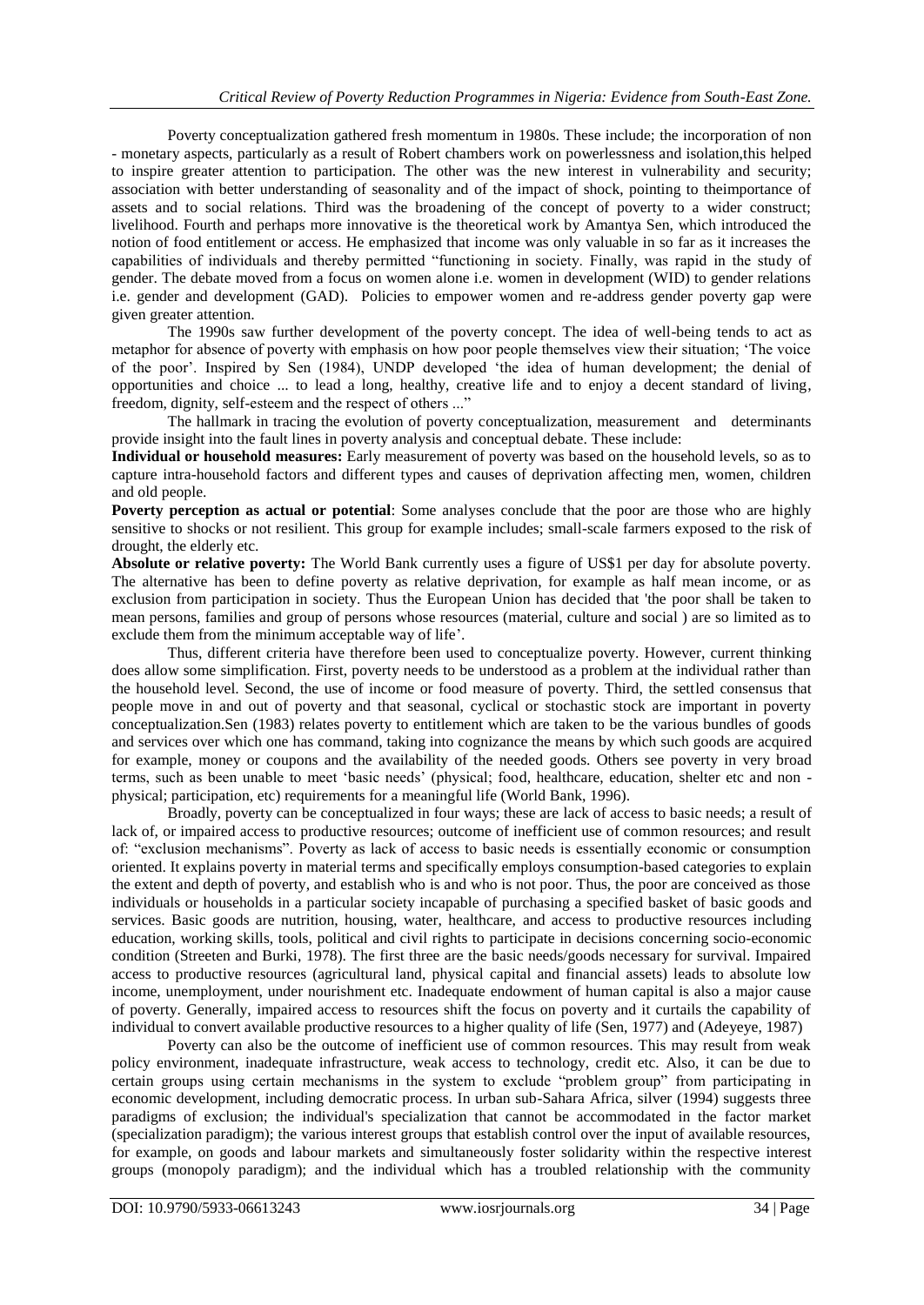(solidarity paradigm).In many third world countries and indeed Nigeria, those in the control of state power, simply expropriate to themselves the lion share of the nation's wealth, which they squander, therefore,poverty has been described as a characteristic feature of socio-political structure.

At the third United Nations conference on least developed countries Obasanjo (2001) enumerated what poverty means to the people of the developing world as:

Lack of material well-being among our citizens expressed in terms of a daily struggle to meet the most basic need for food, water and shelter.

Lack of access to healthcare delivery

Lack of employment or lack of productive land or other income earning assets.

Lack of power and voice in the affairs of the state by those for whom the state clearly exists.

Is the absence of infrastructure and other social services.

Is the physical pain that comes from too little food and long hours of work.

Is the emotional pain stemming from daily humiliation of dependency.

Is the moral pain of being forced to make critical choices within severe limits of frugality.

# **V. Government Adopted Strategies over the Years**

Poverty reduction programmes in Nigeria dated back to the 1970's during the pre-SAP era, the era of National development plans. During this era most of the programmes put in place by the Government though had some slight effects on poverty reduction; the target population was not specified as poor people or sector. These programmes include among others, the River basin Development Authorities (RBDA), the Agricultural Development Programme (ADP), the Agricultural Credit Guarantee Scheme (ACGS), the Rural Electrification Scheme (RES), and the Rural Banking Program (RBP). These programmes were designed to take care of such objectives as employment generation; enhancing agricultural output and income; and stemming the tide of ruralurban drift, which no doubt affected poverty reduction. Despite some significant degree of success made by some of these programmes most of them were abandoned mid-way. The rural banking program (RBP) and the Agricultural Credit Guarantee Scheme (ACGS) failed to deliver the desire credits for agricultural and rural transformation because a lot of savings mobilized in the rural areas were diverted to urban areas in form of credits/investment(Ogwunike, 2002).

Other notable poverty reduction programmes that were put in place in Nigeria before the advent of SAP include, Operation Feed the Nation (OFN) set up in 1976, Free and Compulsory Primary Education (FCPE) set up in 1977 by the Obasanjo led military junta, Green Revolution (GR) established in 1980, and Low cost Housing Scheme (LCHS). Operation Feed the Nation (OFN) and Green Revolution (GR) programmes were established primarily to boost agricultural production and improve the general performance of the agricultural sector. But as we well know, OFN ended up in a private farm in Otta, owned by Olusagun Obasanjo, the then military head of State, and so ended the lofty dreams of emancipation of the poor farmers the program was designed to benefit. Taken clue from the experience of OFN, the Green Revolution established in 1980 was also hijacked and circumvented by the self-serving politicians of the second republic.

The era of structural adjustment program (SAP) in Nigeria, saw the Government make conscious policy efforts toward poverty alleviation. Although, the implementation of SAP further worsened the living conditions of many Nigerians especially the poor. Other programmes such as National Agricultural Land Development Authority (NALDA) and Strategic Grains Reserves Program (SGRP) have impacted positively on the agricultural sector and by implication reduced poverty. Also is the Primary Healthcare Scheme (PHCS), the Guinea Worm Eradication program (GWEP) also recorded tremendous success, but the gains of these poverty reduction programmes (NALDA, SGRP, PHCS and GWEP) could not be sustained due to lack of funding, structural deficiencies, bribery and corruption.The various programmes that were introduced over the years could be categorized into two groups: multi - sectoral programmes and sectoral programmes.

# **VI. Multi -Sectoral**

**The Directorate of Foods, Roads and Rural Infrastructure (DFRRI):** The programme had a broad coverage and saw all rural areas in Nigeria as its constituency. It was a major programme established by the Federal Government with the aim of not only opening up rural areas, but also improving the living conditions of the vulnerable poor CBN (1998). Both State and local Governments were expected to be involved in the execution of the programme. The programme was however criticized by the Enugu zonal Research department of CBN (1998) because it had no special design to meet the needs of most vulnerable poor. It had two major short comings. First, there was no effective coordinating mechanism among the three tiers of government, and secondly, between DFRRI and the three tiers of governments.

**The National Directorate of Employment (NDE):**Employment creation is one way of reducing poverty, malnutrition and increased earnings. To achieve these objectives, the Federal Government launched the NDE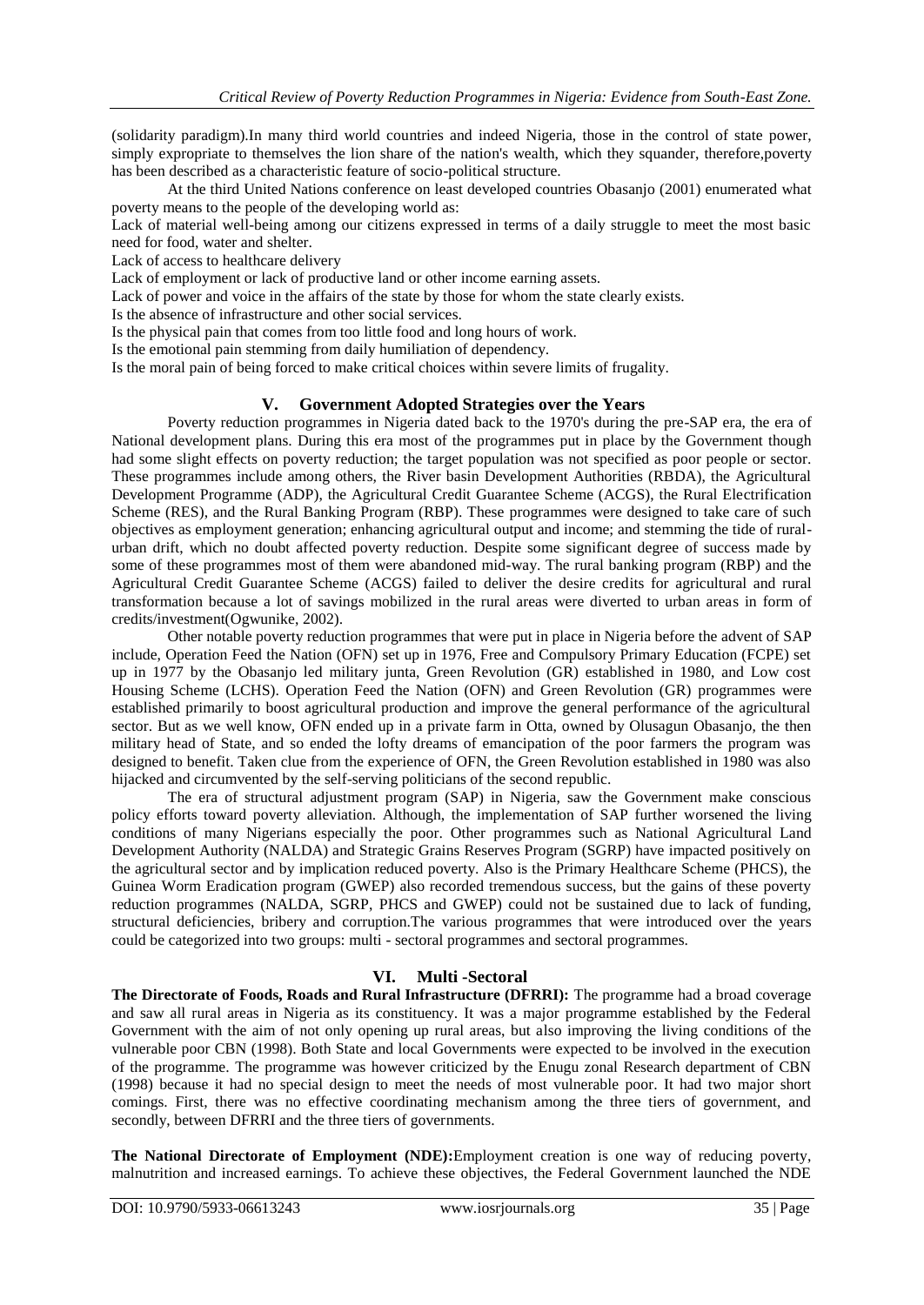programme in March 1987 to combat unemployment in the country. The measures evolved to achieve this include; training schemes for self-employment; self -enhancement as well as the use of labour intensive projects. The NDE instituted four well-articulated programmes namely: Rural Employment promotion (REP); Small Scale Enterprises (SSE); vocational skill Development (VSD); and special public works (SPW) for the realization of its set objectives.

**The Rural Employment promotion (REP):**This was designed to provide self-employment for graduates and non-graduates who wish to make career in agriculture. Beneficiaries under this scheme were granted loans to set-up their own arable or livestock or agro - allied projects.

**The Small Scale Enterprises Scheme (SSES):**This programme as the name implies was designed to promotes self-employment among Nigerian Youths by inculcating in them the spirit of self-employment, creativity and self-reliance. The programme provides training for beneficiaries who were later granted loans to set up ownmanaged small scale business.

**The Vocational Skill Development (VSD):**The programme was introduced on the realization that large proportions of unemployed Nigerians are youths who lack marketable skills. Under this programme, youths are trained in one of the many available trades, and on completion some of them are provided with resettlement loans with which they could set up their own businesses.

**The Special Public Works (SPW):**This programme was established as a stop-gap measure for graduate and school leavers who are actively seeking for employment. Participants in this programme are engaged in construction works involving labour intensive techniques

**The Better life programme (BLP):**This was a gender specific programme which was meant to improve the life of rural women. The major objective of the programme was to harness the potentials of the rural women in order to boost their economic activities and improve their incomes. Large sums of money were voted for this programme. However, the goals of this programme were not achieved.

**Family Support Programme (FSP):**The family support programme (FSP) came into being in 1994 as a replacement for Better life for rural women programme (BLRWP). The programme aimed at improving the social and economic standard of the Nigeria family and the eradication/ reduction of destabilizing factors such as poverty, infant mortality, unemployment and rural urban drift. It also focused attention on contemporary social vices such as drug abuses, cultism, marital crisis, indiscipline and harmful traditional practices. It aims at effectively utilizing the institution of the family to enhance national development.

**Family Economic Advancement Programme (FEAP):**As an off short of FSP, the Family Economic Advancement programme (FEAP) was introduced in the 1997 Federal Government budget to provide the poor with an additional opportunity to source credits for productive ventures at affordable terms. In 1998 Federal Government budget, huge sums were allocated for this programme, unfortunately, it did not go beyond official launching of the programme in all the south east states.

# **VII. Sectoral Programme**

In 1986, some sectoral programmesthat will help to alleviate poverty were established In the areas of agriculture, finance, education etc. These programmes include among others; Agricultural Development programme (ADP), National Agricultural Land Development Authority (NALDA), Peoples Bank (PB), Community Banks (CB), etc.

**Agricultural Development Programme (ADP):**The purpose of this programme was to stimulate increased food production and enhance the income of the rural population by providing greater and improved assistances to rural farmers. Some activities of ADP from 1995-1997 include the provision ofwater pumps and drilling of boreholes for the rural communities, other objectives of the programme include; planning, monitoring and evaluation of project activities as they affected agricultural production,income and well-being of small holders in the agricultural sector.

**National Agricultural Land Development Authority (NALDA):**Established in 1991 to execute the national agricultural land development programme, and moderate the chronic problems of low levels of utilization of abundant farm land and rural labour as well as address the problem of high cost of land development in Nigeria.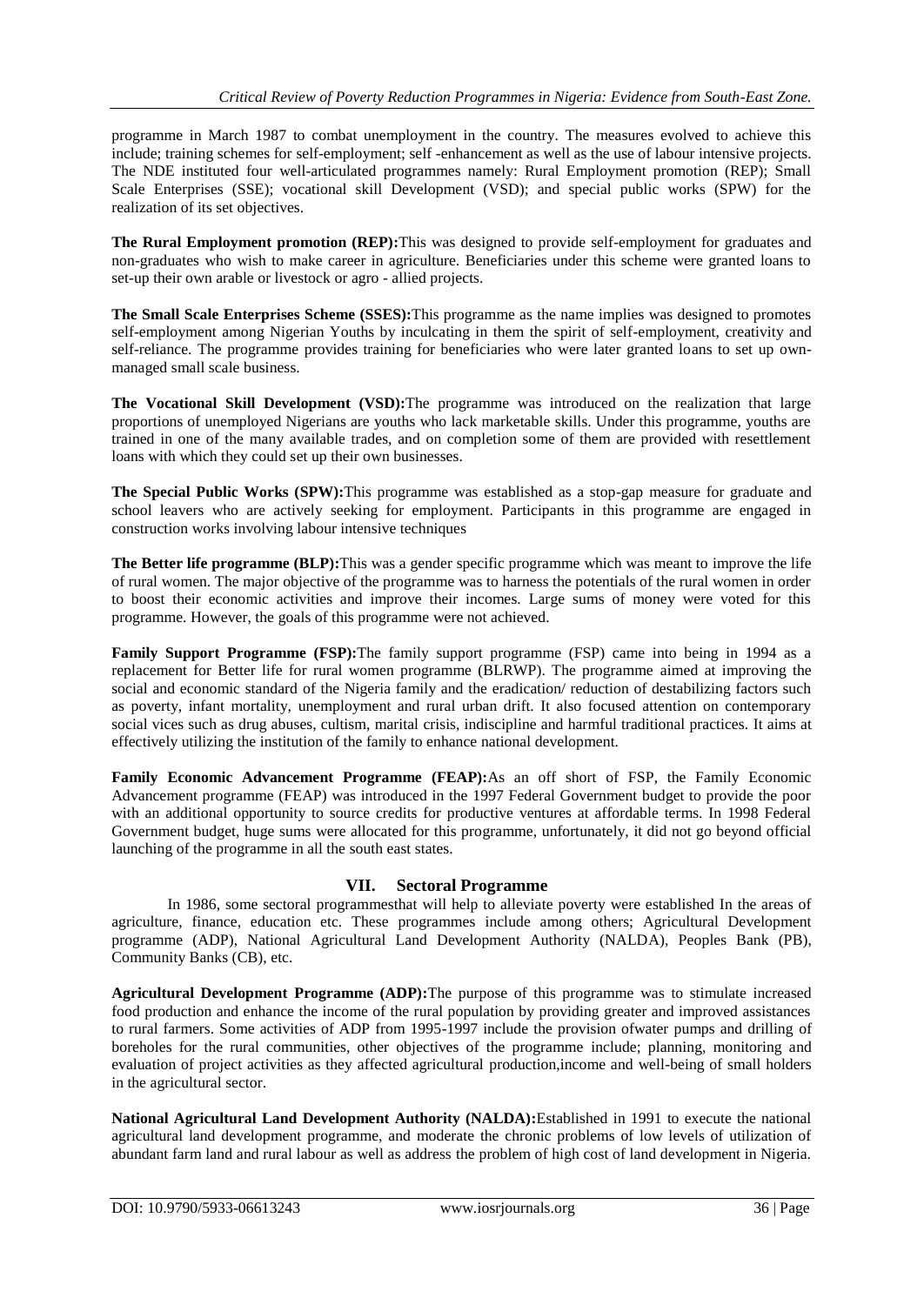The main target of the program is to develop 30,000 - 50,000 hectares of land yearly in each state of the Federation, but unfortunately, the presences of NALDA is not being felt at all in the south east states.

**Peoples Bank:**In order to provide access to credit to the poor who would not obtain loan from the conventional banks to engage in productive activities, the peoples Bank was established The bank was to give out loans to petty traders, food sellers, tailors, weavers, electricians, etc. this was to empower the poor to pull out of poverty.

**Community Banks:**These were established to address the peculiar but significant needs of the economy of a particular community in terms of catering for the credits and savings needs of small producers where ordinarily they would be neglected by the conventional bank, CBN (1990). These banks promote rural activities in areas such as agriculture, commerce, arts/crafts, agro and mineral based cottage and small scale industries, vocational and skills, transportation and other rural economic activities.

# **Theoretical Framework**

Until recently, little attemptswere made to formalize theories on poverty. Social scientists, including Karl Marx, had been primarily concerned with the evolution of economic, political and social inequality. Economists had devoted much interest to the factor shares of production and distribution rather than to the unequal distribution of resources, and where they had studied the latter, they had confined themselves to studies of wages. However, some emerging theories of poverty will be discussed as follows:

#### **Minority Group Theory**

This theory is associated with Rowntree (1901), it classified the society into categories and then identifies a cycle of poverty. Children, young married couples with children and old people are very susceptible and run the highest risk of descending into poverty. The division of the society into different social categories and the allocation to some of relatively low resources and status is considered the primary concern of poverty studies. Systemic mechanisms are put in place by which some groups are allocated low resources and of course low status as the outcome of action on behalf of other privileged groups. If these minority groups are disqualified from receiving new services established by the state, or new kinds or amounts of resources made possible by a growing economy, they can experience a gradual fall into deprivation and poverty without there being any explicit discrimination against them.

#### **Classical Economic Theory of Poverty**

Only in recent years has economic theory begun to be applied to the phenomenon of poverty. In classical theory, attention was concentrated on the aggregate distribution of profits, rent and wages. Ricardo, for example, described the principal problem of political economy as the division of the earth's produce 'among three classes, namely; the proprietor of the land, the owner of the stock or capital necessary for its cultivation, and the labourers by whose industry it is cultivate". Little or no attention was devoted to the explanation of the distribution of personal incomes and the relationship between personal incomes and aggregate shares of profits, rents and wages. However classical economists that came later began to give increasing attention to inequality in the distribution of earnings and then what happens to factors affecting individual earnings rather than family incomes in explaining inequality.

# **Simultaneous Multiplicative' Theories of Poverty**

This theory was put forward by Lydall (1968) state that the empirical basis for stochastic process theories is inadequate and not enough depend on the underlying socio-economic factors known to influence the distributions in these stochastic models. Therefore to take into account both of the widening variance of income in successive cohorts and of the constancy of variance of income of the whole population it is imperative to capture a large number of different factors to apply at any single time rather than operating multiplicatively over long periods.

## **Dual Labour Market and Radical Theories**

A large number of economists have now begun to adopt approaches which depart from orthodox assumptions. Some of them direct attention to the nature of the demand for labour and to forces other than individual characteristics which determine wage levels. Others direct attention to "aspects of the labour market such as trade unions, employers' monopoly power and government intervention, which mean that there is no longer perfect competition".

Studies of local conditions have favoured adoption of a concept of a segmented labour market. Evidence had accumulated in favour of there being an internal labour market within an established firm or plant, which appeared in many respects to be insulated from the outside labour market. This observation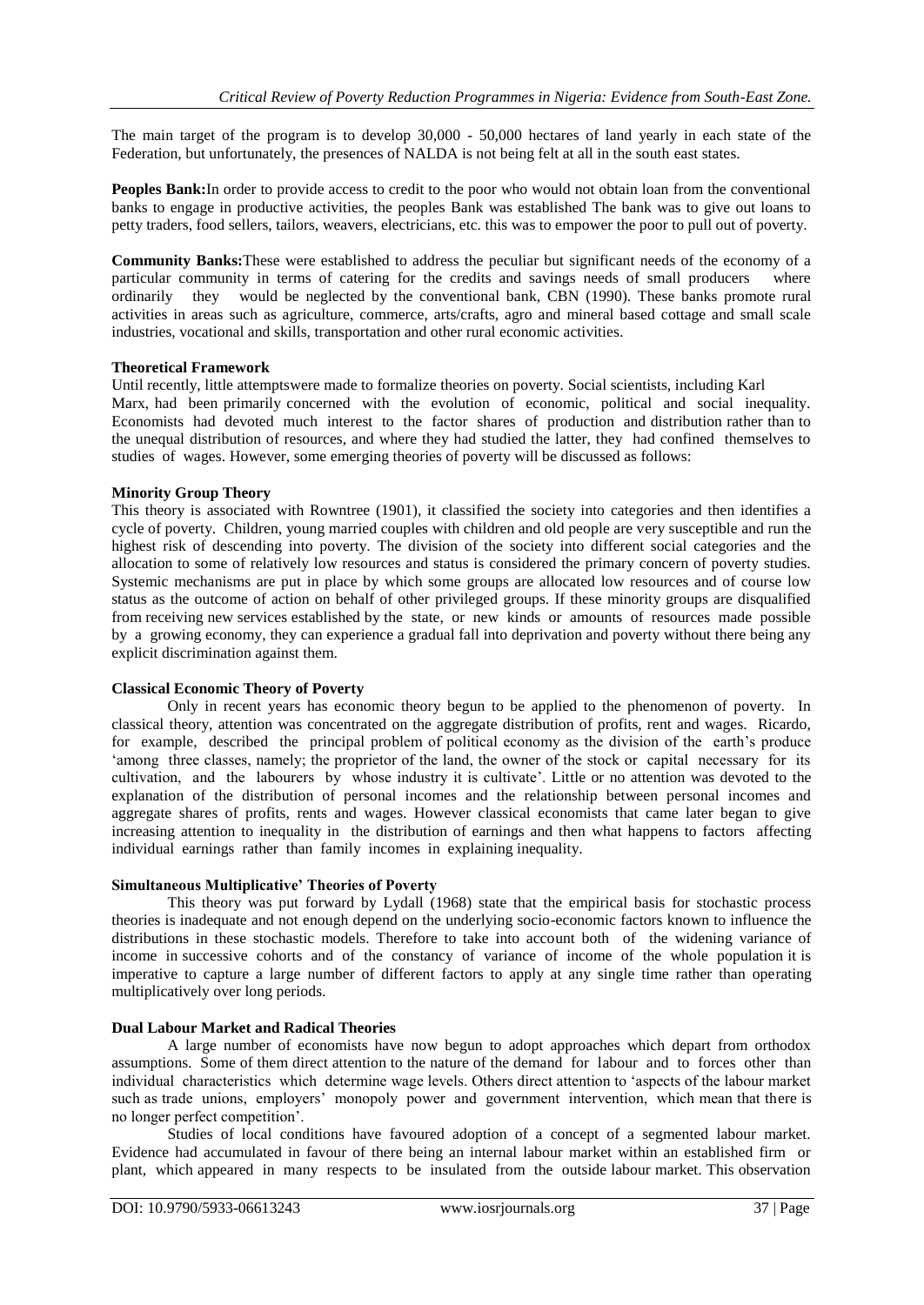had further led to the conception of a dual labour market. On the one hand, attentionwas called to a'primary' sector in which employment was stable, wherepay was good and where there were strong unions. On the other, attention was called to a "secondary" sector in which employment was unstable, where pay tended to be low, prospects of promotion poor and unions of small importance. In explaining poverty, then, emphasis was placed as much on the disadvantageous characteristics of the secondary labour market as upon the characteristics of the individuals holding such jobs.

# **Elites Theory of Poverty**

The elite theory of poverty was based on the principle of "conditional welfare for the few" and took its root in the early nineteenth century when leading elites was of the view that poverty was necessary for industry and the overall growth in output. They argued that the laboring poor would not be motivated to work if they are not hungry and poor. The elite theory of poverty argues that the structure of political power in a society determines the extent and distribution of poverty in that society. The ruling minority elites, establishes and legitimizes the processes of allocation of opportunities and resources for which the societal structure depends. Therefore, poverty is a socio-economic phenomenon whereby the resources available to society are appropriated by the few elites in power to the detriment of the larger population who are in constant struggle to meet their basic needs. So people are poor because certain political, economic and social structures have been imposed on them.

# **VIII. Empirical Framework**

Bello et al, (2010) examine poverty situation in Nigeria by employing the data of economic growth and millennium development goals (MDGs) expenditure. The methodology employed was panel data analysis consisting of pooled model, fixed**-**effects, random**-**effects and weighted least square. The results revealed that, a unit increase in per capita GDP led to 0.6 percent increase in poverty. Similarly, a unit increase in MDG expenditure resulted in 11.56 units increase in relative poverty in the pooled model. The study concluded that economic growth and MDG spending has not substantially reduced poverty over the sample period.

Atoloye (1997) in the study "Strategy for growth -led poverty alleviation in Nigeria." asserts that rapid and sustained economic growth utilizing a new industrial strategy calls for proficient use of the natural advantages of modern infrastructure, which further serves as a poverty reducing strategy,noting that economic growth can only progress in a stable macroeconomic environment and with the right combination of factors of production. According to the study, economic growth cannot be sustained if it gives rise to trade deficit that cannot be financed. Thus, "poverty becomes accentuated when current resources are being used to finance obligations. The study tries to establish link between heavily indebted countries and high poverty level, suggesting further that income that would have been spent on the provision of basic infrastructure are used to service external debts.

Ibrahim et al, (2008) assess the determinants of poverty as well the poverty coping strategies among farming households in Nasarawa State, Nigeria. The study employed simple random sampling to select 150 farming households and used Costs of Calorie method and Discriminant Analysis to determine the incidence of poverty as well as its determinants respectively. The incidence of poverty among the sampled households was found to be high and the major determinants of poverty include household size, number of income sources of the household head, number of household members employed outside agriculture and the number of literate adult males and females in the household. The major poverty coping strategies include skipping of meals, reduction in the quantity of meals served and engaging in wage labour. The study recommends that the farming households should be effectively involved in the formulation of strategies for imparting knowledge on family planning to the farming households.

Maduagwu (2000) in the study "Alleviating poverty in Nigeria" were of the view that both foreign and domestic investment will enhance economic growth and development, but other essentials are required to achieve the goal of economic growth and development such as rule of law, and provision of infrastructure.The study stressed that rule of law is essential because "it ensures life and personal security, it also provides a stable framework of rights and obligations which can help to reduce political risks to investors and to cut down transportation costs". According to the study, business does not thrive in an environment of unchecked abuses of political power, unchecked violence by security personnel, and unchecked corruption (official and non-official corruption)". Corroborating 1997, World Development report which concluded that no market can exist without effective property rights, and that effective property rights depends on fulfilling the following three conditions; protection from theft, violence and other acts of perditions; protection from arbitrary government actionsranging from unpredictable, ad hoc regulations and taxes to outright corruption that disrupt business activities; and a reasonable fair and predictable judiciary.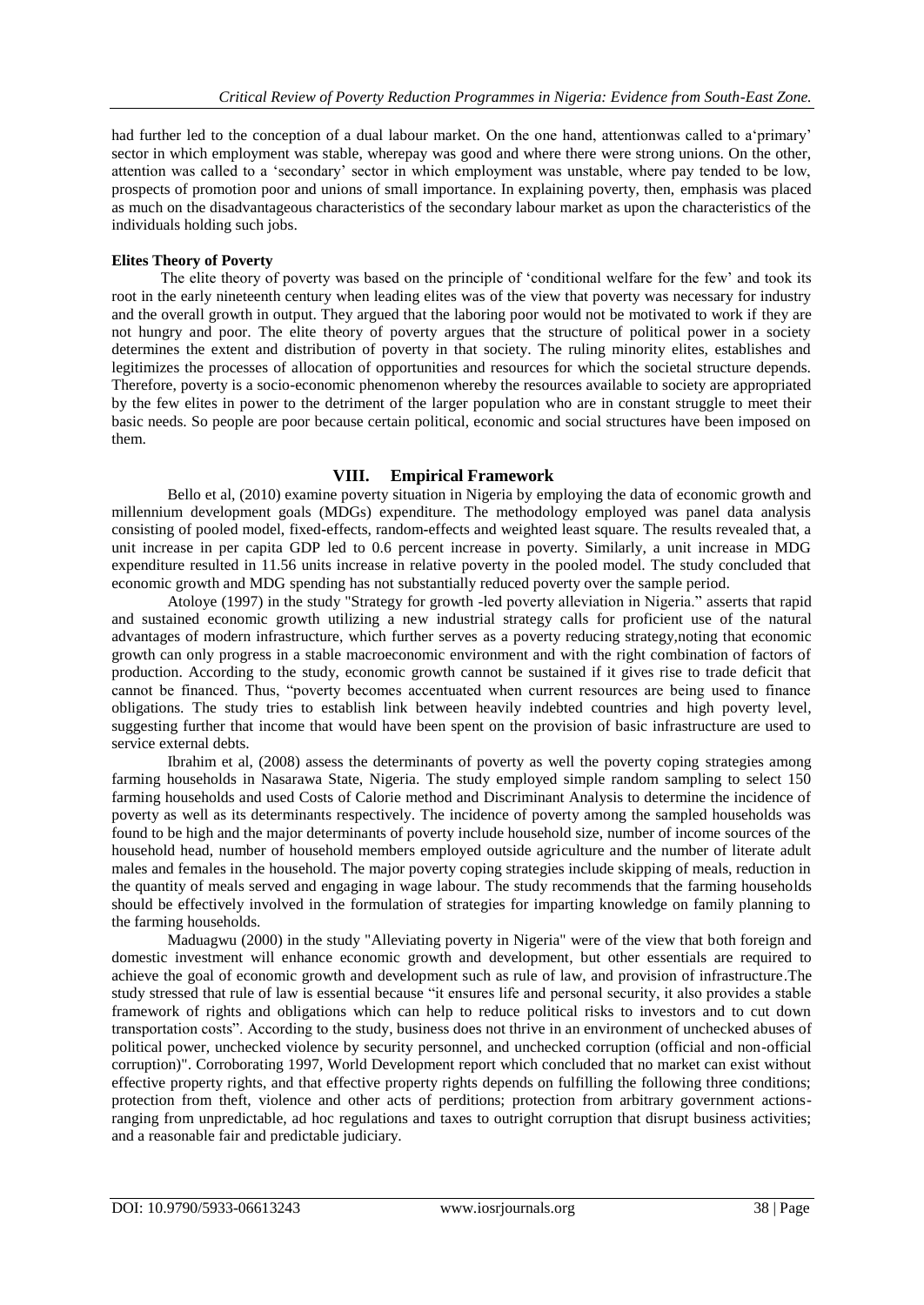Bakare (2010) examines the determinants of the urban unemployment in Nigeria. The variables for include level of unemployment and demand for labour, supply of labour, population, inflation, capacity utilization, gross capital formation and nominal wage rate. Using time series secondary data and parsimonious error correction mechanism, the study found that the rising nominal wages and the accelerated growth of population which affected the supply side through a high and rapid increase in labour force relative to the absorptive capacity of the economy appear to be the main determinant of high unemployment in Nigeria.

Evbuomwan (1997) in the study "Poverty Alleviation through Agricultural projects: A Review of world Bank Assisted Agricultural Development Projects in Nigeria" suggested that poverty alleviation goes beyond short term relief and the satisfaction of basic human needs, but also the development strategies of increasing the long-term productive potential and therefore the incomes of the poor. According to the study, it is necessary to integrate macroeconomic policies, sector planning and sound project interventions. The study suggests that in an agrarian economy like Nigeria, one of the best means available to governments for alleviating poverty is agricultural projects, the study emphasized that despite the fact Nigeria has launched various schemes, programmes and projects in order to increase output and well-being of the masses, most of them did not stand the test of time due to poor planning.

Okunmadewa (1998) in the study "Domestic and international response to poverty alleviation in Nigeria" was of the view that in Nigeria, international agencies such as European Union, Department for international Development (DFID), Food Foundation and the UN group are very active in poverty reduction activities. The UNDP, UNICEF, UNFDA, ILO, WHO, and the role of NGOs in poverty alleviation in Nigeria has been observed to be a veritable and effective channels to ensure programme implementation effectiveness, particularly in poverty reduction projects in view of on-the-ground presence and first-hand knowledge of the needs and interest of the poor.

#### **IX. Research Methodology**

This study adopts the political economy approach. The researcher considered this research design most appropriate for reviewing a subject such as poverty, lacking in theoretical depth. According to Ake (1981) "this method based on dialectical materialism assures the material conditions, particularly the economic system, as the decisive formative system, the decisive influences on social life, and constituted the essential point of departure for discovering the laws of motions of a society and for explaining it."

#### **Sample and Sampling Technique**

The researcher sampled 267 as true representative of the target population. In selecting samples for this research, the researcher adopted the stratified sampling technique as the most suitable. The samples were drawn from the five states in the south-east with the help of research assistants on the categories of urban settlements; rural settlements; town unions; and Youth Associations.Then, within each group the simple random sampling (SRS) technique using balloting was then applied.

#### **Data Treatment Technique**

Data obtained through the research instrument were analyzed using Chi-square  $(X^2)$ statistics. The choice of Chi-square  $(X^2)$  statistic was inform by the nature of the data obtained which are basically in nominal scale, also the ease of manipulation of data using the Chi-square  $(X^2)$  underscores its use. The Chi-square  $(X^2)$  formula is given as:

 $X^2 = (Fo - Fe)^2$  Fe Where:  $X^2 =$ chi-square Fo = observation frequency  $Fe = Expect frequency$ 

#### **Decision Rule**

The null hypothesis  $(H_0)$  is accepted if the chi-square calculated is less than the critical value, otherwise, it is rejected and the alternative hypotheses accepted.

## **X. Analysis of Results and Discussion of Findings**

**Data Analysis**

| Table 1: Distribution of Respondents by State of Residence |  |  |
|------------------------------------------------------------|--|--|
|------------------------------------------------------------|--|--|

| Tuole II Dhonouon of Kessoniaenis o |  |          |          |                      |            |
|-------------------------------------|--|----------|----------|----------------------|------------|
| <b>Ouestionnaire</b><br>Actual      |  |          |          | <b>Questionnaire</b> | Percentage |
| Distributed                         |  | Returned | Returned |                      |            |
|                                     |  |          | 18.7     |                      |            |
|                                     |  |          | 7.2      |                      |            |
|                                     |  |          | .5.7     |                      |            |
|                                     |  | 60<br>60 |          |                      |            |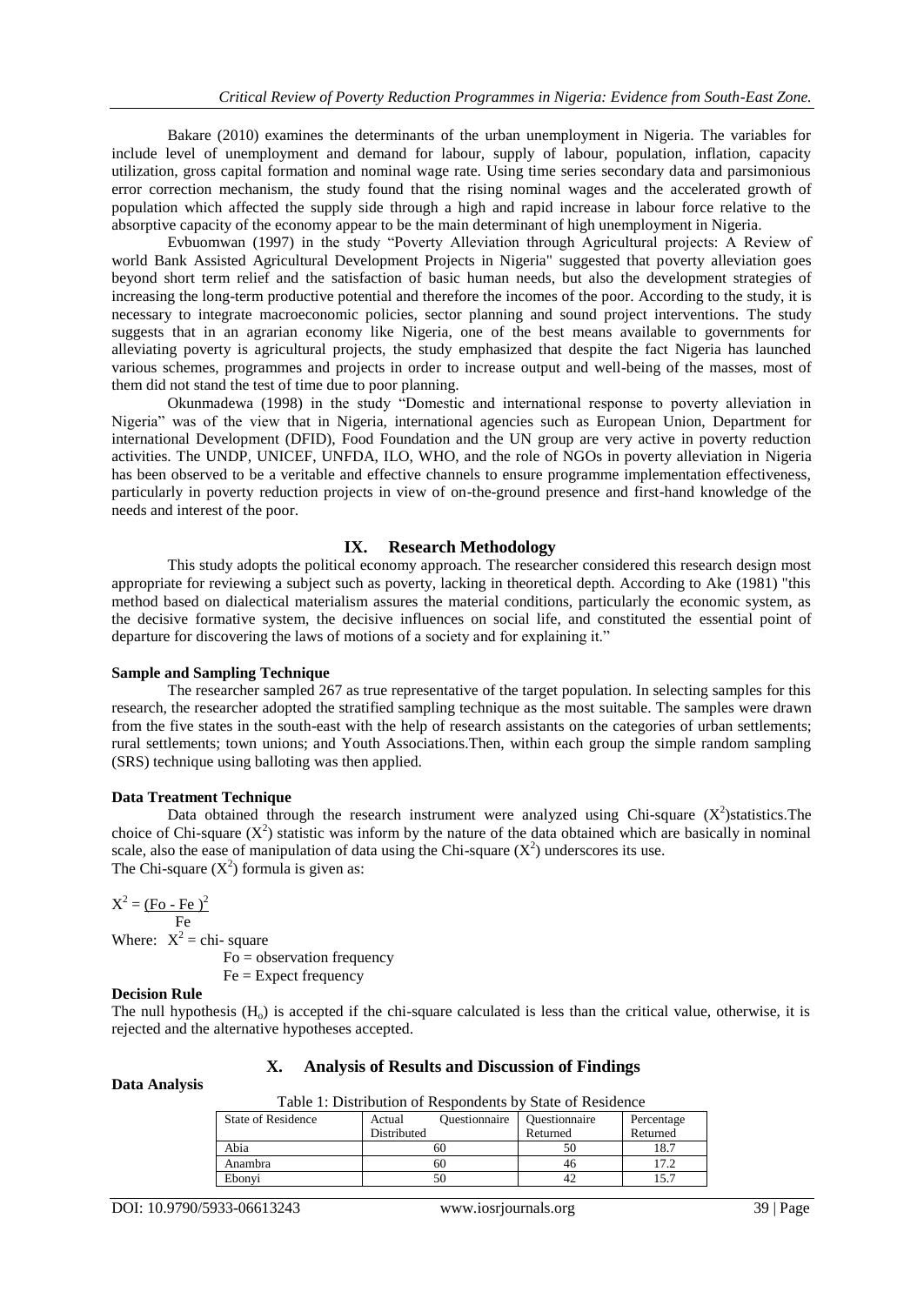*Critical Review of Poverty Reduction Programmes in Nigeria: Evidence from South-East Zone.*

| $\blacksquare$<br>Enugu | 60                       | οu         | $\sim$<br>ر. د سه سه               |
|-------------------------|--------------------------|------------|------------------------------------|
| Imo                     | $\overline{\phantom{a}}$ | 69         | $\sim$ $\sim$ $\sim$<br>$\sim$ 0.0 |
| Total                   | 300                      | 257<br>20. | 100.0                              |

*SOURCE: Field survey 2015.*

| Table 2: Government's poverty alleviation programmes are performing? |  |  |
|----------------------------------------------------------------------|--|--|
|                                                                      |  |  |

| Response        | <b>Wage Earners</b> | % Response    | Self-employed | % Response               |
|-----------------|---------------------|---------------|---------------|--------------------------|
| Yes             | υU                  | $\sim$<br>30. |               | 3U                       |
| <b>AT</b><br>No |                     | $\sim$        |               | $\overline{\phantom{a}}$ |
| Total           | .65                 | 00'           | 102           | 100                      |

*Source: Field survey 2015.*

Quite a number of the respondents agreed that government have been trying to reduce poverty as majority of the respondents are not aware of the poverty alleviation programmes (PAP) in their states.Table 2 shows that not much has been achieved in reducing poverty in the south east.

| Response | <b>Wage Earners</b> | Self-employed<br>% Response |    | $\%$<br>Response               |
|----------|---------------------|-----------------------------|----|--------------------------------|
| Yes      | - د<br>эu           | 222<br>ر. ر ر               |    | 26.5                           |
| No       | 100                 | 66.7                        | 80 | $\overline{\phantom{a}}$<br>ر… |
| Total    | 150                 | 100.0                       |    | 100.0                          |
| ____     | - - - -             |                             |    |                                |

*Source: Field survey 2015.*

The table above shows that total respondents of 190 for both groups of wage and Self-employed, constituting 71.75% total respondents do not agree that the various poverty alleviation programmes of governments have created the expected job opportunities.

| Table 4.1 AT 01 the Covernment naverculeur fural-boverty in the state |              |            |               |            |  |  |  |
|-----------------------------------------------------------------------|--------------|------------|---------------|------------|--|--|--|
| Response                                                              | Wage Earners | % Response | Self-employed | % Response |  |  |  |
| Yes                                                                   |              | 38.5       |               | 29.2       |  |  |  |
| No                                                                    | 80           |            |               | 70.8       |  |  |  |
| Total                                                                 |              | 00.0       |               | 100.0      |  |  |  |

Table 4:PAPof the Government havereduced rural-poverty in the state

*Source: field survey2015.*

It was observed that a total of 212 respondents representing 79.4% of the respondents do not agree that government poverty reduction programmeshavemade any impact in reducing rural poverty in the South East zone.

| Response | Wage Earners | % Response | Self-employed | % Response    |
|----------|--------------|------------|---------------|---------------|
| Yes      | ٠            |            |               | າະ ເ<br>ر. رے |
| No       | 20           |            |               | 74.1          |
| Total    | 65           | 00.0       | 102           | .00.0         |

Table 5: PAP have reduced poverty in the state

*Source: field survey2015.*

It was observed that a total of 196 respondents do not agree that poverty reduction has taken place in any reasonable form in their states of residence within the South East. Out of these 196 respondents, 120 are wage earners while 76 are non-wage earners representing 73% and 74.5% respectively.

## **Test of Hypotheses**

# **Hypothesis I**

Ho: The Government poverty alleviation programmeshaveno significant impact on the reduction of poverty in the South-Eastern states in Nigeria.

| I able 5: Observation Frequency (FO) |                                      |     |     |  |  |
|--------------------------------------|--------------------------------------|-----|-----|--|--|
| Response                             | Self-employed<br><b>Wage Earners</b> |     |     |  |  |
| Yes                                  |                                      |     |     |  |  |
| Nο                                   | 120                                  |     | 196 |  |  |
| Total                                | I 6.                                 | 102 | 267 |  |  |

 $T_{\text{sub}}$   $\sim$   $\epsilon$ . Observation  $\epsilon$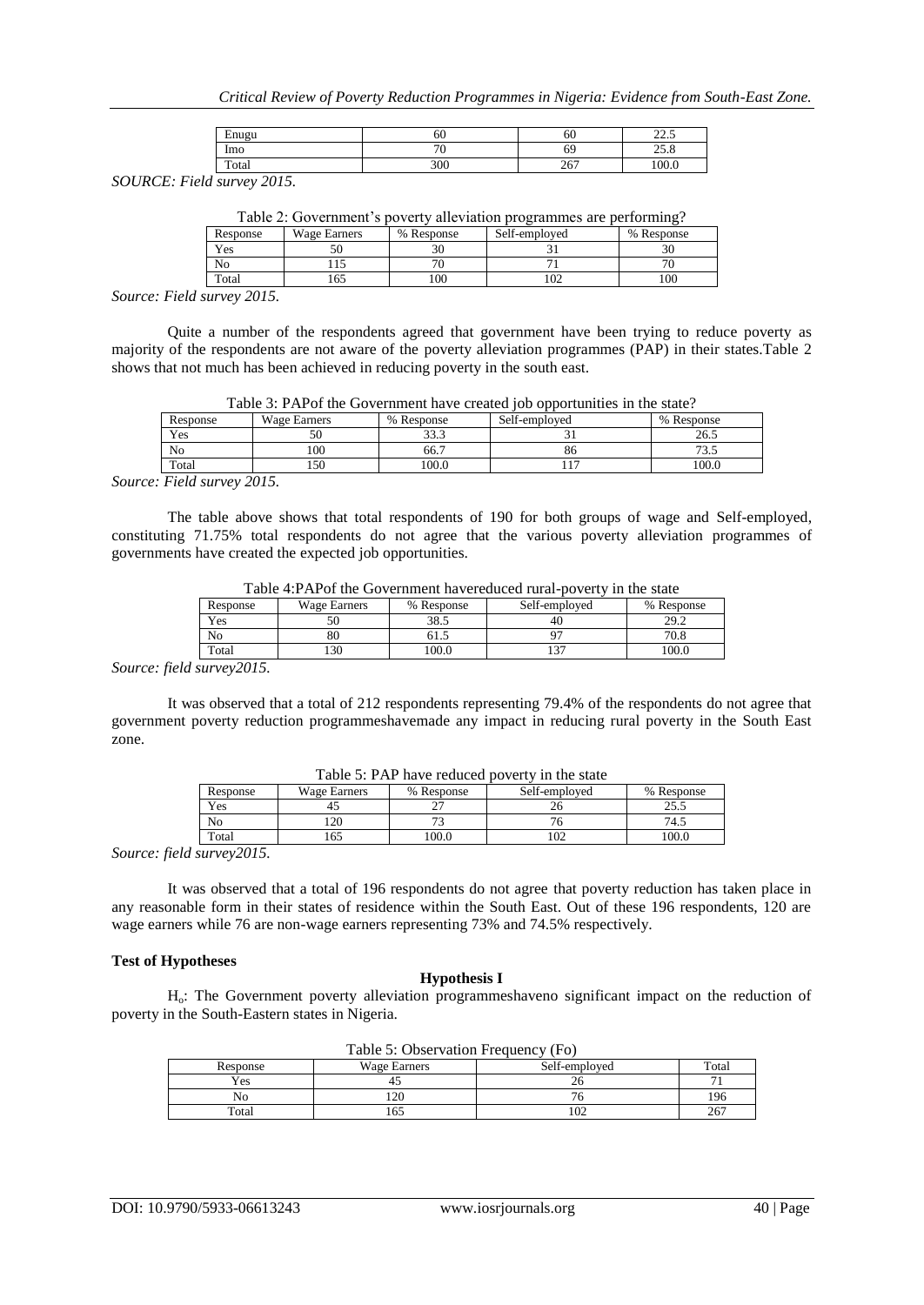| $10010$ $0.12$ $0.0000$ $1.000$ $0.000$ $1.00$ |              |               |       |  |  |  |  |
|------------------------------------------------|--------------|---------------|-------|--|--|--|--|
| Response                                       | Wage Earners | Self-emploved | Total |  |  |  |  |
| Yes                                            | 44           | ∸             |       |  |  |  |  |
| N <sub>0</sub>                                 |              |               | 196   |  |  |  |  |
| Total                                          | 165          | 102           | 267   |  |  |  |  |

|  |  | Table 6: Expected Frequency (Fe) |  |
|--|--|----------------------------------|--|
|  |  |                                  |  |

Using  $X^2$ <sub>c</sub> =  $\Sigma$ (Oi - Ei)<sup>2</sup> Ei

With  $(r - 1)(c - 1) = 1$  Degree of freedom (df)at 5% level of significance.

 $X^2 = (45 - 44)^2 + (26 - 27)^2 + (120 - 121)^2 + (76 - 75)^2$  44 27 121 75  $X_{c}^{2} = 0.023 + 0.037 + 0.008 + 0.013$   $0.081 = 0.081$  $X^2_{005}(1) = 3.841$ KEY  $X_{c}^{2}$  = Chi Square calculated  $X^2_{.005}(1)$  =Chi-square table value at 5% level of significance, and df = 1

#### **Inference**

Since  $X^2 = 0.08 < X^2_{0.05}(1) = 3.841$ , we therefore accept Ho, and conclude that the Governments poverty alleviation programmes have not significantly reduced poverty in the south east zone.

#### **Hypothesis II**

 $H<sub>0</sub>$ : The Government poverty alleviation programmes have no significant impact on job creation in the South-Eastern states in Nigeria.

Table 7: Observation Frequency (Fo)

| $1.0018$ , $1.000081$ , $0.011$ , $1.0000$<br>. |              |               |       |
|-------------------------------------------------|--------------|---------------|-------|
| Response                                        | Wage Earners | Self-emploved | Total |
| Yes                                             |              |               | oт    |
| No                                              | 100          | გი            | 186   |
| Total                                           | 150          |               | 267   |

#### Table 8: Expected Frequency (Fe)

| Response | Wage Earners | Self-employed | Total |
|----------|--------------|---------------|-------|
| Yes      | 40           | ີ່            | oт    |
| No       | 04           |               | 186   |
| Total    | 150          | $\sim$        | 267   |

Using  $X^2$ <sub>c</sub> =  $\Sigma(\text{Oi - Ei})^2$ Ei

With  $(r - 1)(c - 1) = 1$  Degree of freedom (df)at 5% level of significance.

$$
X2c = \frac{(50-46)^2 + (31-35)^2 + (100-104)^2 + (86-87)^2}{46\ 35}
$$
  
\n
$$
X2c = 0.37 + 0.46 + 0.15 + 0.01 = 0.97
$$
  
\nCritical Chi-square value at 0.05 level of significance df = 1.  $\chi^2$  = 3.841

#### **Inference**

Since  $X^2_c = 0.97 < X^2_{0.05}(1) = 3.841$ , we therefore accept Ho, "Government poverty alleviation programmehave no significant impact on job creation in the South-Eastern states in Nigeria".

#### **Hypothesis III**

H0: The Government poverty alleviation programmeshave no significant impact on the reduction of rural poverty in the south-east zone of Nigeria.

| Table 9. Observation Prequency (PO) |              |               |                          |
|-------------------------------------|--------------|---------------|--------------------------|
| Response                            | Wage Earners | Self-employed | $_{\rm Total}$           |
| Yes                                 |              |               | 90                       |
| No                                  | 80           |               | $\overline{\phantom{a}}$ |
| $\tau$ <sub>otal</sub>              | l 30         |               | 267                      |

Table 9: Observation Frequency (Fo)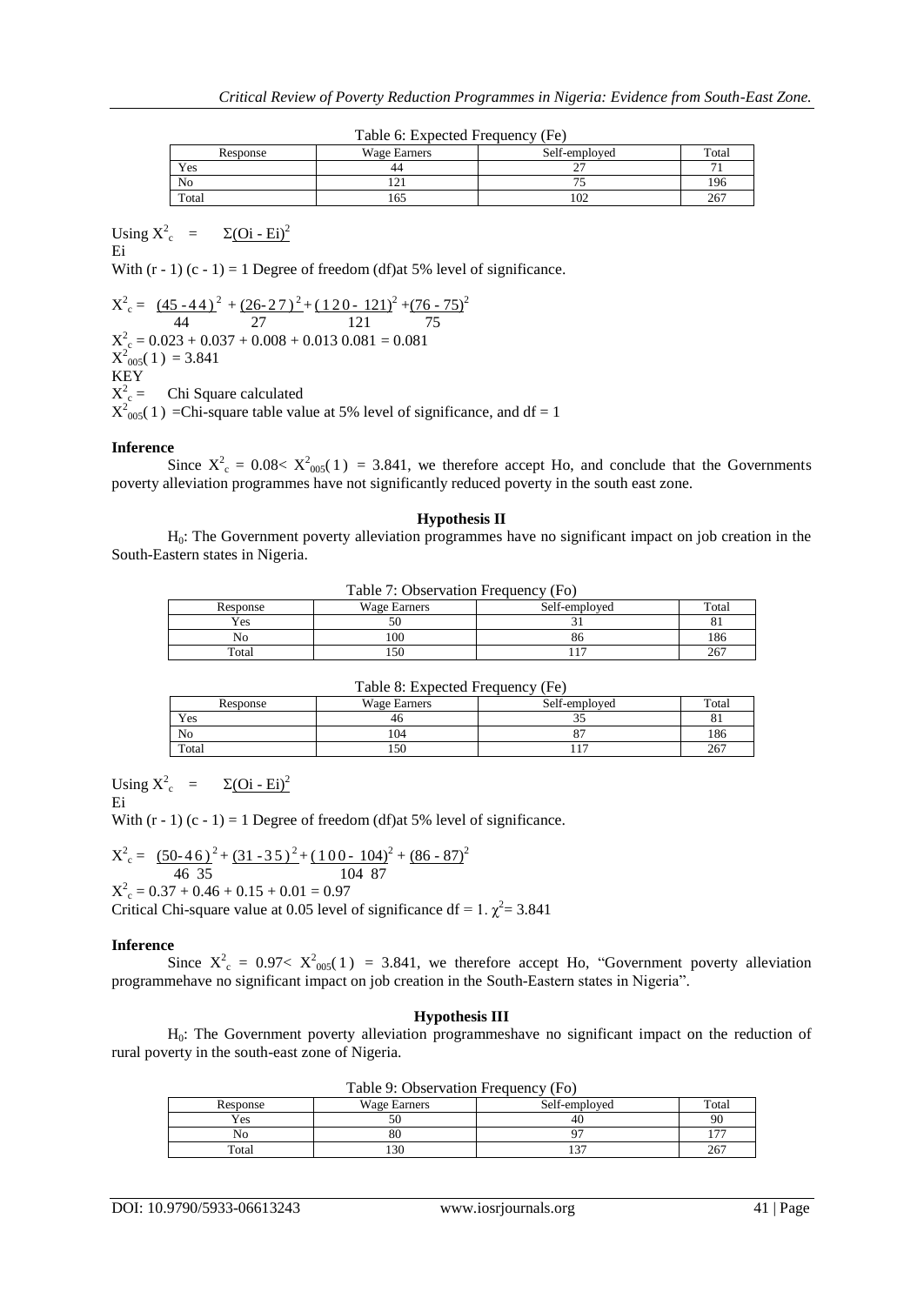| $10010 + 101$ . Enpected I requested $(100)$ |              |               |       |
|----------------------------------------------|--------------|---------------|-------|
| Response                                     | Wage Earners | Self-emploved | Total |
| Yes                                          | 44           | -46           | 90    |
| N <sub>0</sub>                               | ōΟ           |               | .     |
| Total                                        | 130          | ר ה           | 267   |

|  | Table 10: Expected Frequency (Fe) |  |
|--|-----------------------------------|--|
|  |                                   |  |

Using  $X^2$ <sub>c</sub> =  $\Sigma$ (Oi - Ei)<sup>2</sup> Ei

With  $(r - 1)(c - 1) = 1$  Degree of freedom (df)at 5% level of significance.

 $X^2 = (50-44)^2 + (40-46)^2 + (80-86)^2 + (97-91)^2$  4446 8691  $X^2$ <sub>c</sub> = 0.82 + 0.78 + 0.42 + 0.40 = 2.42

Critical Chi-square value at 0.05 level of significance df = 1.  $\chi^2$  = 3.841

# **Inference**

Since  $X^2 = 2.42 < X^2_{0.05}(1) = 3.841$ , we therefore accept Ho "The Government poverty alleviation" programmeshave no significant impact on the reduction of rural poverty in the south-east zone of Nigeria".

# **XI. Conclusion**

This study concludes that the Governments poverty alleviation programmesNigeria:

- i. The government poverty alleviation programmes did not have significant impact on the poverty needs of the south-east zone in Nigeria.
- ii. Have not created the much needed stimuli for empowering the rural poor.
- iii. Government"s poverty alleviation programmes did not created the much needed job opportunities for the teaming army of unemployed in the south-east.
- iv. Poverty alleviation programmes in the south-east operated as political settlement among top politicians of the ruling political parties, and so the poor whom the programme exists in the first place were completely alienated.

Thus, poverty alleviation programmeshave not reduced poverty in the south east, though it has not been stated here that the south-east is the worst of the six geo-political zone of the country. The scourge has been found to have more effect on the rural areaswhere majority of the people live.

# **XII. Recommendations**

The researcher therefore recommends as following:

- Sustainable poverty reduction strategy should not focus narrowly on social welfare measures, rather assets redistribution and creation of incentive structures that can enhance the rate and pattern of economic growth should be seen as essential component.
- Governments poverty alleviation programmes (PAP) must pay adequate attention to agriculture, especially rural farmers. These farmers should be reached through cooperatives at ward levels in the rural in order to effectively reduce the high rural-poverty, and subsequently reduce the prevailing "contractor-farmers" syndrome in the south east whose acres and plantations are only seen on letter headed papers. These "contractor-farmers" use their positions in governments to hijack state allocations and incentives made for the (unorganized and uninformed) rural poor as is the case with fertilizers and micro - credits.
- $\triangleright$  Targeted, and participatory poverty reduction programmes should be emphasized for the beneficiaries to participate effectively in the implementation, monitoring and maintenance of projects.
- $\triangleright$  The proposed poverty alleviation Trust fund is a welcome idea, and also very important in the poverty reduction process and should be decentralized so as to serve as a veritable source for states and local government councils to obtain conditional grants that can enable them alleviate poverty in their respective areas through effective social expenditure programs under the supervision of this agency.

# **References**

- [1]. Adeyeye, V.A. (1987) "Rural crisis in Nigeria: increase in food deficits, decline in real income and widespread rural poverty" Paper presented at the second 1987 NISERseminar series.
- [2]. Atoloye, A.S.F (1997) "Strategy for growth -led poverty alleviation in Nigeria." CBN Economic and Financial Review 35 (3)
- [3]. Bakare A.S. (2010); "Determinants of urban unemployment crisis in Nigeria: an econometric analysis"Journal of Emerging Trends in Economics and Management Sciences (JETEMS) 2 (3):
- [4]. 184-192, (ISSN: 2141-7024) jetems.scholarlinkresearch.org Bello, M.A. and Abdul, H. R. (2010); "Has poverty reduced in Nigeria 20 years after?" European Journal of Social Sciences15(1)
- [5]. CBN (1998) A Publication of CBN research department Enugu